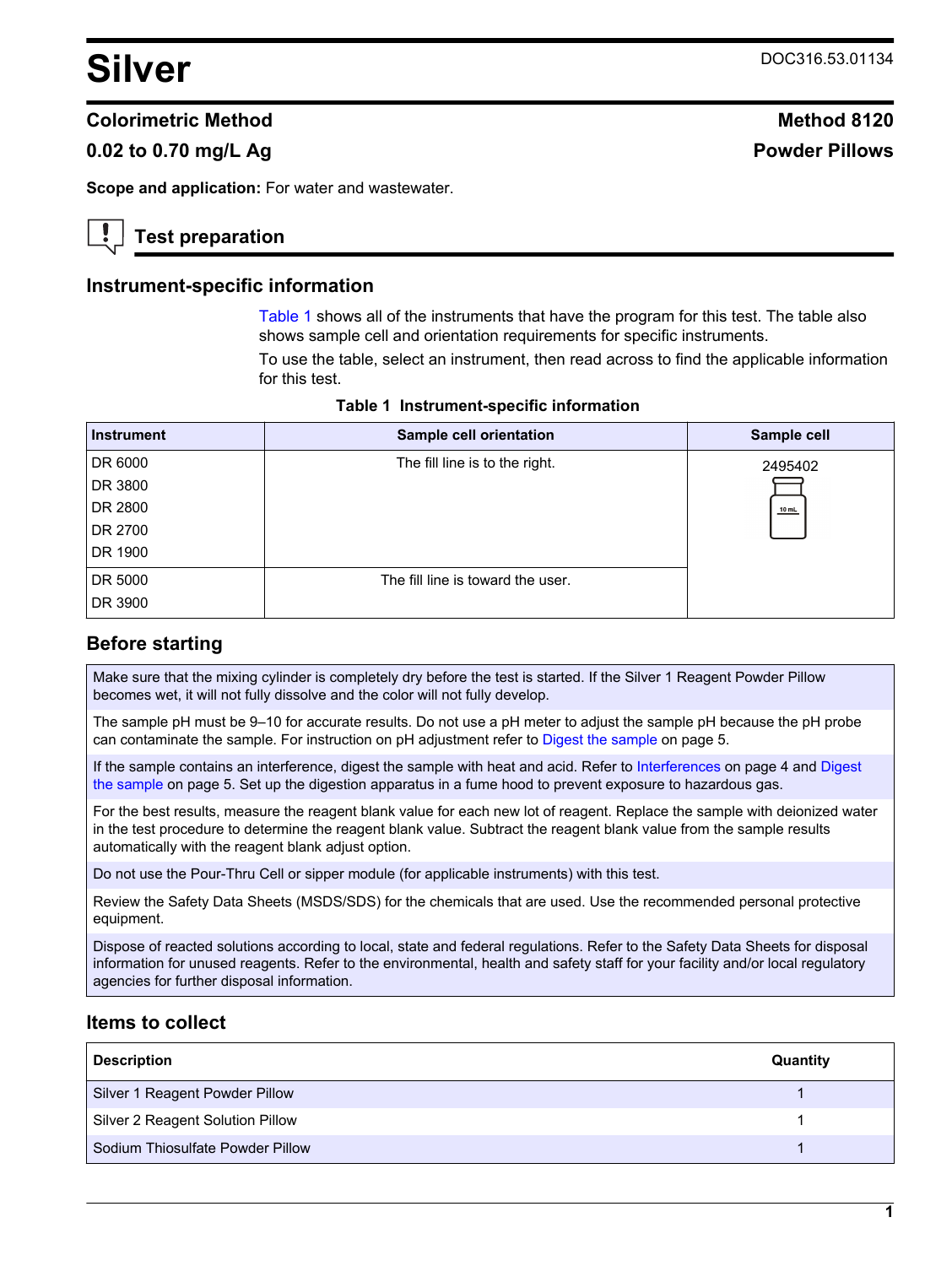## **Items to collect (continued)**

| <b>Description</b>                                                                                                                    | Quantity |
|---------------------------------------------------------------------------------------------------------------------------------------|----------|
| Mixing cylinder, graduated, 50 mL, with stopper                                                                                       |          |
| Cylinder, graduated, 50 mL                                                                                                            |          |
| Clippers for plastic pillows                                                                                                          |          |
| Sample cells (For information about sample cells, adapters or light shields, refer to Instrument-<br>specific information on page 1.) |          |

Refer to [Consumables and replacement items](#page-6-0) on page 7 for order information.

## **Sample collection and storage**

- Collect samples in clean glass or plastic bottles that have been cleaned with 6 N (1:1) hydrochloric acid and rinsed with deionized water.
- To preserve samples for later analysis, adjust the sample pH to less than 2 with concentrated nitric acid (approximately 2 mL per liter. If the sample contains particulates, or for a dissolved metal analysis, filter the sample through a 0.45 µm filter during sample collection. After filtration, add the acid. No acid addition is necessary if the sample is tested immediately.
- Keep the preserved samples at room temperature for a maximum of 6 months.
- Before analysis, adjust the pH to 9–10 with 5 N sodium hydroxide solution. Do not use a pH meter to adjust the sample pH because the pH probe can contaminate the sample. Refer to [Digest the sample](#page-4-0) on page 5.
- Correct the test result for the dilution caused by the volume additions.

## **Test procedure**



**1.** Start program **660 Silver**. For information about sample cells, adapters or light shields, refer to [Instrument-specific](#page-0-0) [information](#page-0-0) on page 1.

**2.** Add the contents of one Silver 1 Powder Pillow to a **dry** 50‑mL mixing cylinder. If the powder becomes wet, it will not fully dissolve and the color will not fully

develop.



**3.** Add the contents of one Silver 2 Reagent Solution Pillow to the mixing cylinder.



**4.** Swirl to mix. If there are clumps of dry powder when the sample is poured in, the powder will not fully dissolve and the color will not fully develop.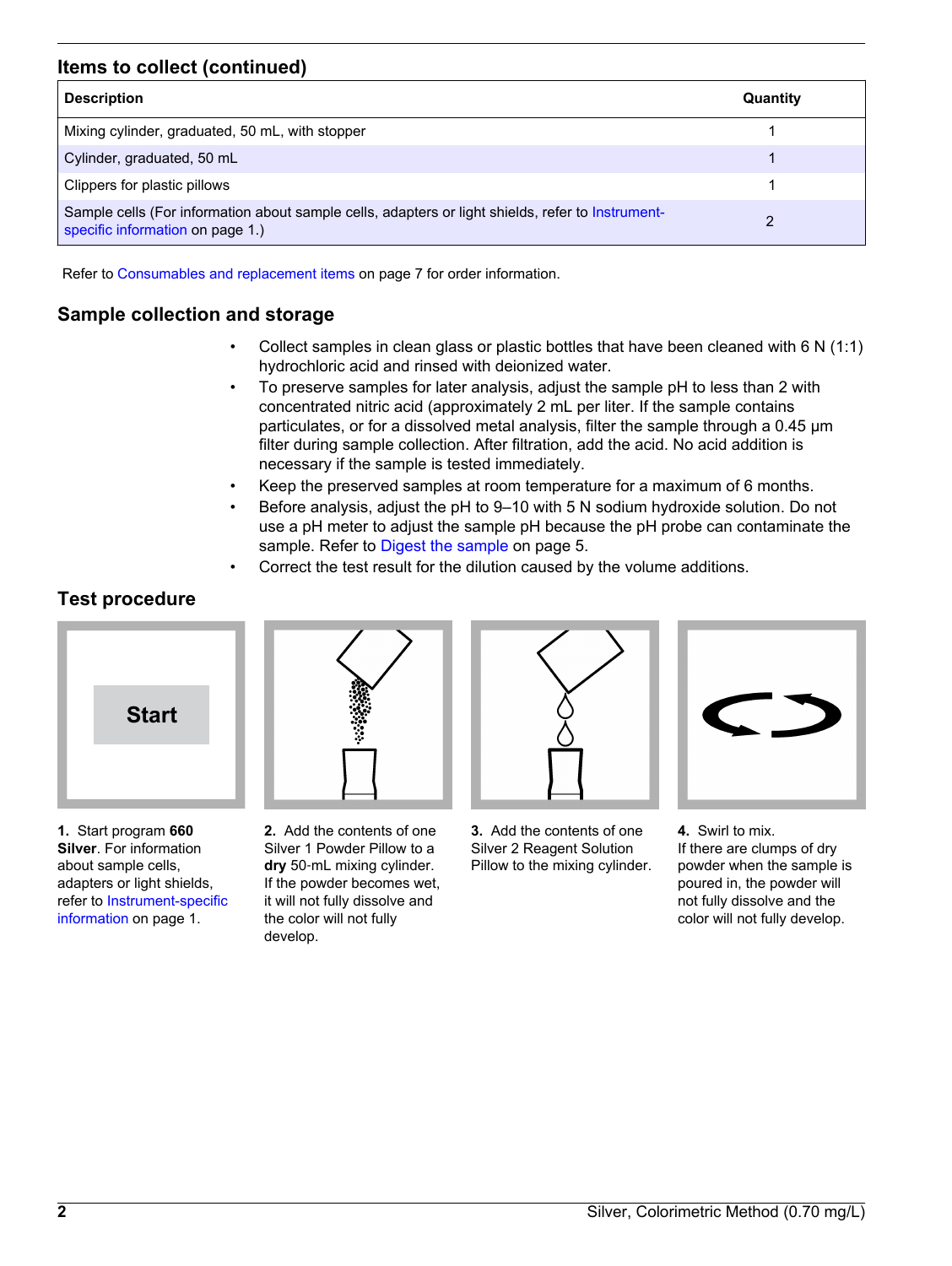

**5.** If the sample was preserved with acid, make sure that the sample pH is 9–10. Use a graduated cylinder to add 50 mL of sample to the mixing cylinder.



**6.** Put the stopper on the mixing cylinder. Continuously invert the mixing cylinder for 1 minute.



**7. Prepare the sample:** Pour 10 mL of the solution from the mixing cylinder into a sample cell.



**8. Prepare the blank:** Discard all but 25 mL of the sample from the mixing cylinder.



**9.** Add the contents of one Sodium Thiosulfate Reagent Powder Pillow to the remaining solution in the mixing cylinder. Make sure to prepare a blank for each sample.



**10.** Put the stopper on the mixing cylinder. Invert the mixing cylinder several times to mix.



**11.** Start the instrument timer. A 2-minute reaction time starts.



**12.** Pour 10‑mL of the solution from the mixing cylinder into a second sample cell.



**13.** When the timer expires, clean the blank sample cell.



**14.** Insert the blank into the cell holder.



**15.** Push **ZERO**. The display shows 0.00 mg/L Ag.



**16.** Clean the prepared sample cell.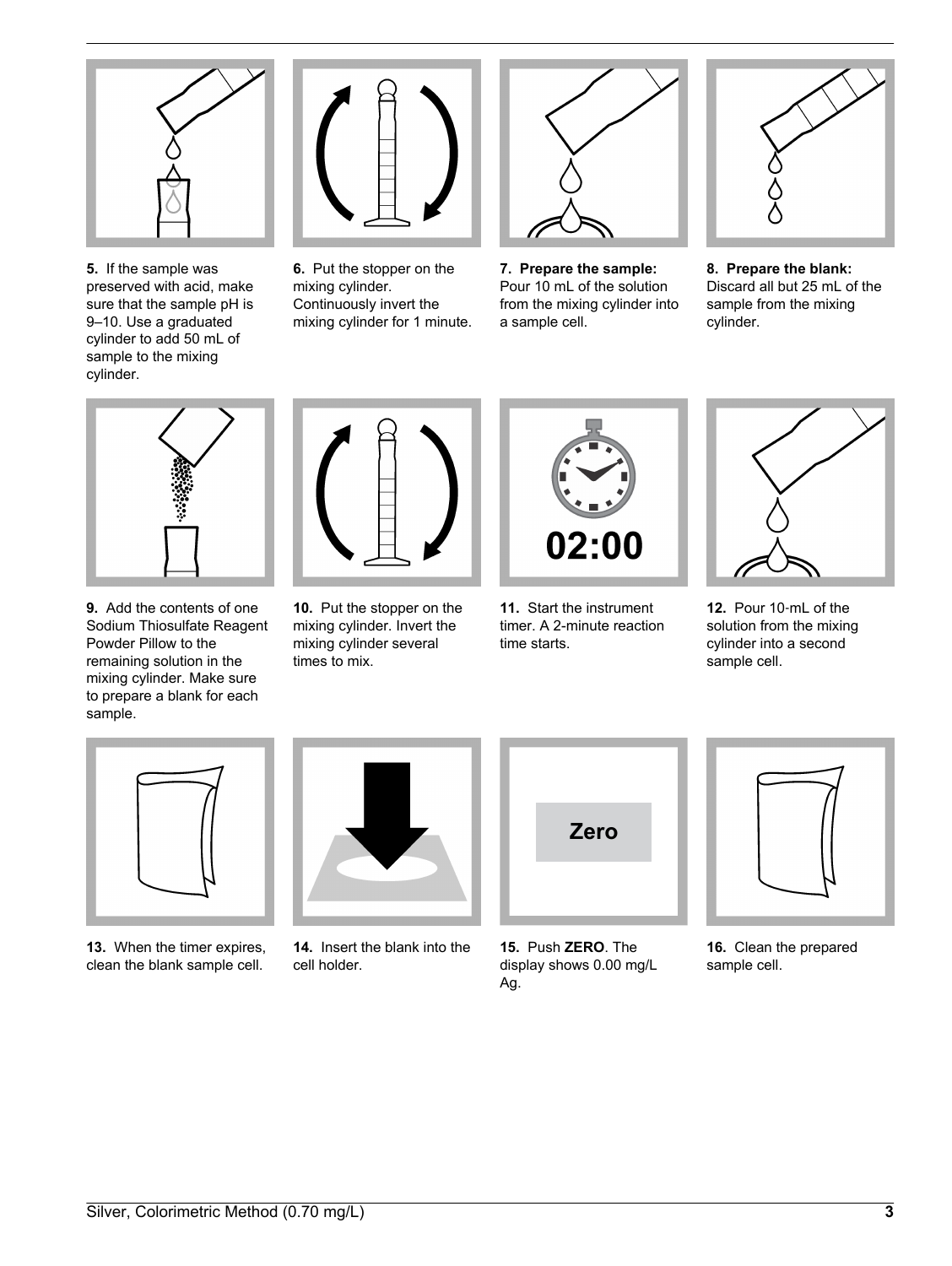<span id="page-3-0"></span>

**17.** Insert the prepared sample into the cell holder. **18.** Push **READ**. Results show in mg/L Ag. Immediately rinse the sample cells.

**Read**

## **Interferences**

Standard solutions of approximately 0.4 mg/L Ag with different concentrations of a potential interfering ion were prepared. The concentration of silver was measured. Table 2 shows the ions that caused a change in the silver concentration of more than ten percent  $(\pm 10\%)$ .

| <b>Interfering substance</b> | Interference level                    |
|------------------------------|---------------------------------------|
| Aluminum                     | Negative interference above 30 mg/L   |
| Ammonia                      | Negative interference above 750 mg/L  |
| Cadmium                      | Negative interference above 15 mg/L   |
| Calcium                      | Positive interference above 600 mg/L  |
| Chloride                     | Negative interference above 19 mg/L   |
| Chromium $6+$                | Negative interference above 90 mg/L   |
| Copper                       | Negative interference above 7 mg/L    |
| Iron                         | Negative interference above 30 mg/L   |
| Lead                         | Negative interference above 13 mg/L   |
| Manganese                    | Negative interference above 19 mg/L   |
| Magnesium                    | Positive interference above 2000 mg/L |
| Mercury                      | Positive interference above 2 mg/L    |
| <b>Nickel</b>                | Negative interference above 19 mg/L   |
| Zinc                         | Negative interference above 70 mg/L   |

#### **Table 2 Interfering substances**

## **Accuracy check**

#### **Standard additions method (sample spike)**

Use the standard additions method (for applicable instruments) to validate the test procedure, reagents and instrument and to find if there is an interference in the sample. Items to collect:

- 1000-mg/L Silver Standard Solution
- 100-mL volumetric flask, Class A
- 5-mL volumetric pipet, Class A and pipet filler
- Deionized water
- Pipet, TenSette, 0.1–1.0 mL and tips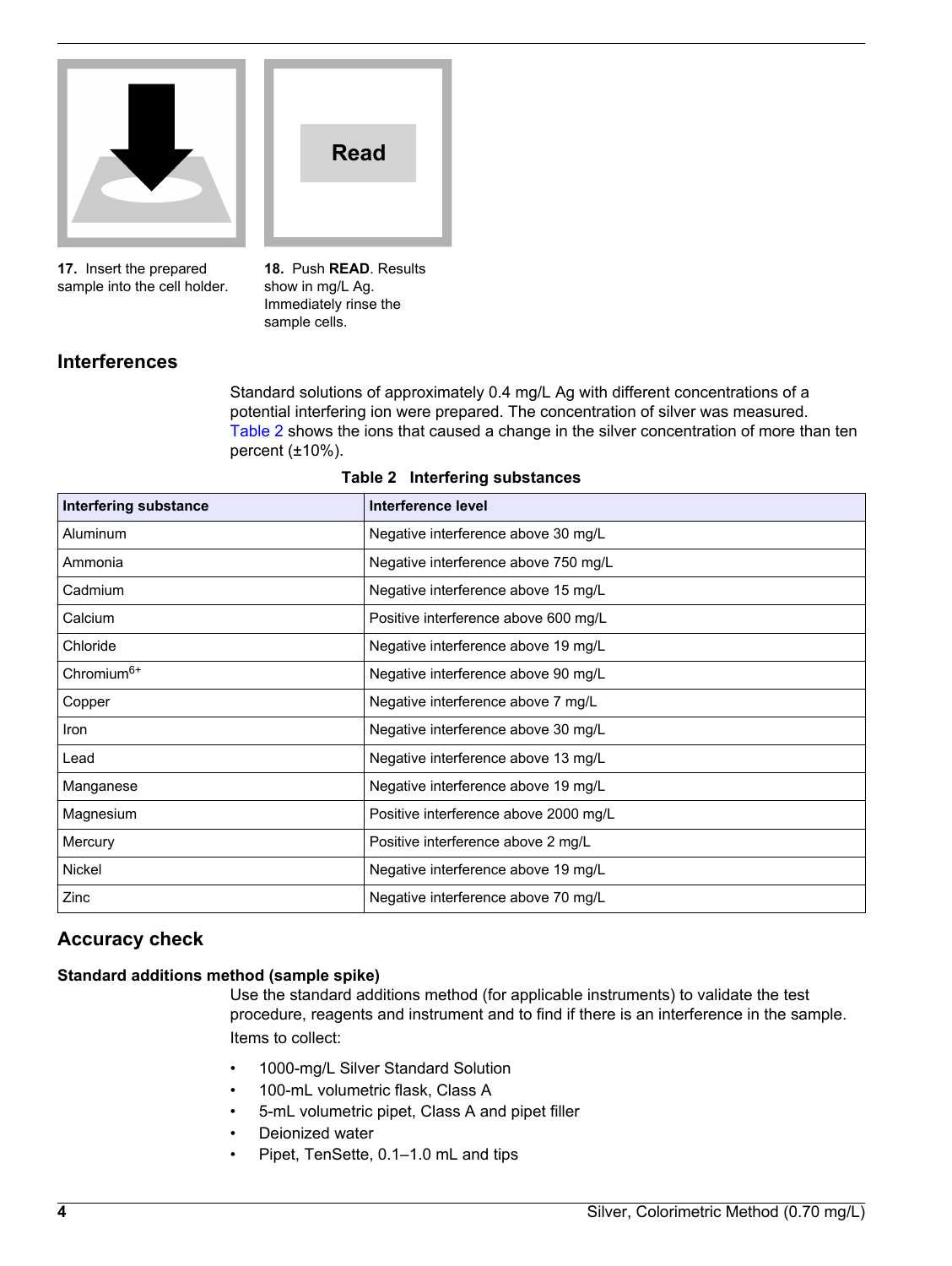- <span id="page-4-0"></span>**1.** Prepare a 50.0-mg/L silver standard solution as follows:
	- **a.** Use a pipet to add 5.00 mL of a 1000-mg/L Silver Standard Solution into a 100 mL volumetric flask.
	- **b.** Dilute to the mark with deionized water. Mix well. Prepare this solution daily.
- **2.** Use the test procedure to measure the concentration of the sample, then keep the (unspiked) sample in the instrument.
- **3.** Go to the Standard Additions option in the instrument menu.
- **4.** Select the values for standard concentration, sample volume and spike volumes.
- **5.** Prepare three spiked samples: use the TenSette pipet to add 0.1 mL, 0.2 mL and 0.3 mL of the prepared standard solution, respectively, to three 50-mL portions of fresh sample. Mix well.
- **6.** Use the test procedure to measure the concentration of each of the spiked samples. Start with the smallest sample spike. Measure each of the spiked samples in the instrument.
- **7.** Select **Graph** to compare the expected results to the actual results.

*Note: If the actual results are significantly different from the expected results, make sure that the sample volumes and sample spikes are measured accurately. The sample volumes and sample spikes that are used should agree with the selections in the standard additions menu. If the results are not within acceptable limits, the sample may contain an interference.*

#### **Standard solution method**

Use the standard solution method to validate the test procedure, the reagents and the instrument.

Items to collect:

- 1000-mg/L Silver Standard Solution
- 1-L volumetric flask, Class A
- 0.5-mL volumetric pipet, Class A and pipet filler safety bulb
- Deionized water
- **1.** Prepare a 0.5-mg/L silver standard solution as follows:
	- **a.** Use a pipet to add 0.5 mL of a 1000-mg/L silver standard solution into the volumetric flask.
	- **b.** Dilute to the mark with deionized water. Mix well. Prepare this solution daily.
- **2.** Use the test procedure to measure the concentration of the prepared standard solution.
- **3.** Compare the expected result to the actual result.

*Note: The factory calibration can be adjusted slightly with the standard adjust option so that the instrument shows the expected value of the standard solution. The adjusted calibration is then used for all test results. This adjustment can increase the test accuracy when there are small variations in the reagents or instruments.*

## **Digest the sample**



Gas inhalation hazard. Operate the instrument in a fume hood to prevent exposure to hazardous gas.

# $AC$ **AUTION**



Chemical exposure hazard. Obey laboratory safety procedures and wear all of the personal protective equipment appropriate to the chemicals that are handled. Refer to the current safety data sheets (MSDS/SDS) for safety protocols.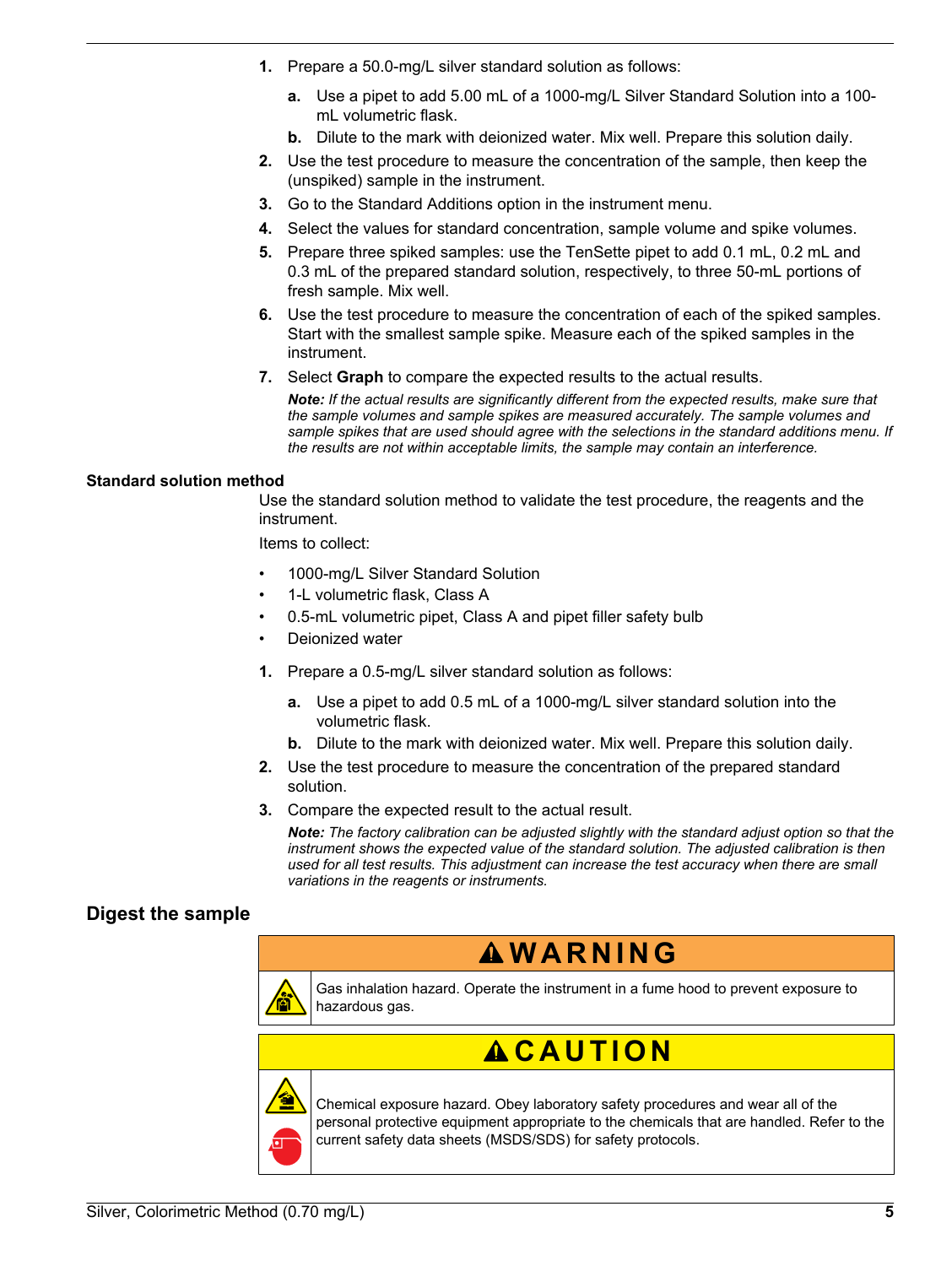If the sample contains organic matter, thiosulfate or cyanide, digest the sample before analysis. Possible sources for these compounds are wastewater, silver electroplating baths and silver strike solutions.

Use the Digesdahl Digestion Apparatus<sup>1</sup> for the digestion<sup>2</sup>. Refer to the documentation for the Digesdahl Digestion Apparatus for operation and safety information. Obey the safety precautions in the documentation.

**1.** Refer to the documentation for the Digesdahl Digestion Apparatus to digest the sample. Use the digestion procedure for aqueous liquids.

*Note: Do not exceed the maximum sample volume of 25 mL. Several 25-mL aliquots can be digested in succession to concentrate a very dilute sample.*

*Note: The digestion is complete when the digestate is colorless or the color of the digestate does not change after hydrogen peroxide is added. A completely digested sample does not cause foam.*

- **2.** After the digested sample has cooled, adjust the pH of the digested sample as follows.
	- **a.** Slowly add approximately 25 mL of deionized water to the digestion flask. Swirl to mix.
	- **b.** Add 2 drops of 1 g/L phenolphthalein indicator solution.
	- **c.** Add 2 drops of 1 g/L thymolphthalein indicator solution.
	- **d.** Add sodium hydroxide to adjust the pH of the solution to 9–10. Start with 50% sodium hydroxide, then use 1 N sodium hydroxide as the color starts to change. The solution is pink in the 9–10 pH range.

*Note: If the solution is purple, the pH is too high. Add 1 drop of sulfuric acid and 2 drops of each indicator. Do the pH adjustment again with the sodium hydroxide.*

**3.** Dilute to the mark with deionized water and mix.

*Note: If the digestate is turbid, filter the digestate. Quantitatively transfer the filtrate to a clean 100-mL volumetric flask. Dilute to the mark with deionized water and mix. Correct the results for any dilution caused by the use of a sample volume other than 100 mL.*

**4.** Use the diluted digestate in the test procedure. If the original sample volume was less than 100 mL, correct the test result for the dilution.

## **Method performance**

The method performance data that follows was derived from laboratory tests that were measured on a spectrophotometer during ideal test conditions. Users can get different results under different test conditions.

| Program | <b>Standard</b> | Precision (95% confidence interval) | <b>Sensitivity</b><br>Concentration change per 0.010 Abs change |
|---------|-----------------|-------------------------------------|-----------------------------------------------------------------|
| 660     | $0.50$ mg/L Ag  | $0.49 - 0.51$ mg/L Ag               | $0.005$ mg/L Ag                                                 |

## **Summary of Method**

Silver ions in basic solution react with cadion 2B to form a green to brown to red-purple complex. The sodium thiosulfate acts as a decolorizing agent for the blank. The Silver 1 and Silver 2 reagents contain the buffer, indicator and masking agents. Organic extractions are not necessary and this method does not have as many interferences as the traditional dithizone method. The measurement wavelength is 560 nm.

<sup>&</sup>lt;sup>1</sup> Sales of the Digesdahl Digestion Apparatus have stopped because of electrical compliance regulations.

 $2$  If a Digesdahl Digestion Apparatus is not available, use the EPA digestion procedure for total metals in Section 5 "Sample pretreatment by digestion" of the Water Analysis Handbook [\(http://hach.com/wah\)](http://hach.com/wah). As an alternative, use the EPA digestion procedure for total metals in the article "How should a sample intended for total metals analyzer be digested?" at Hach Support [\(http://support.hach.com\)](http://support.hach.com).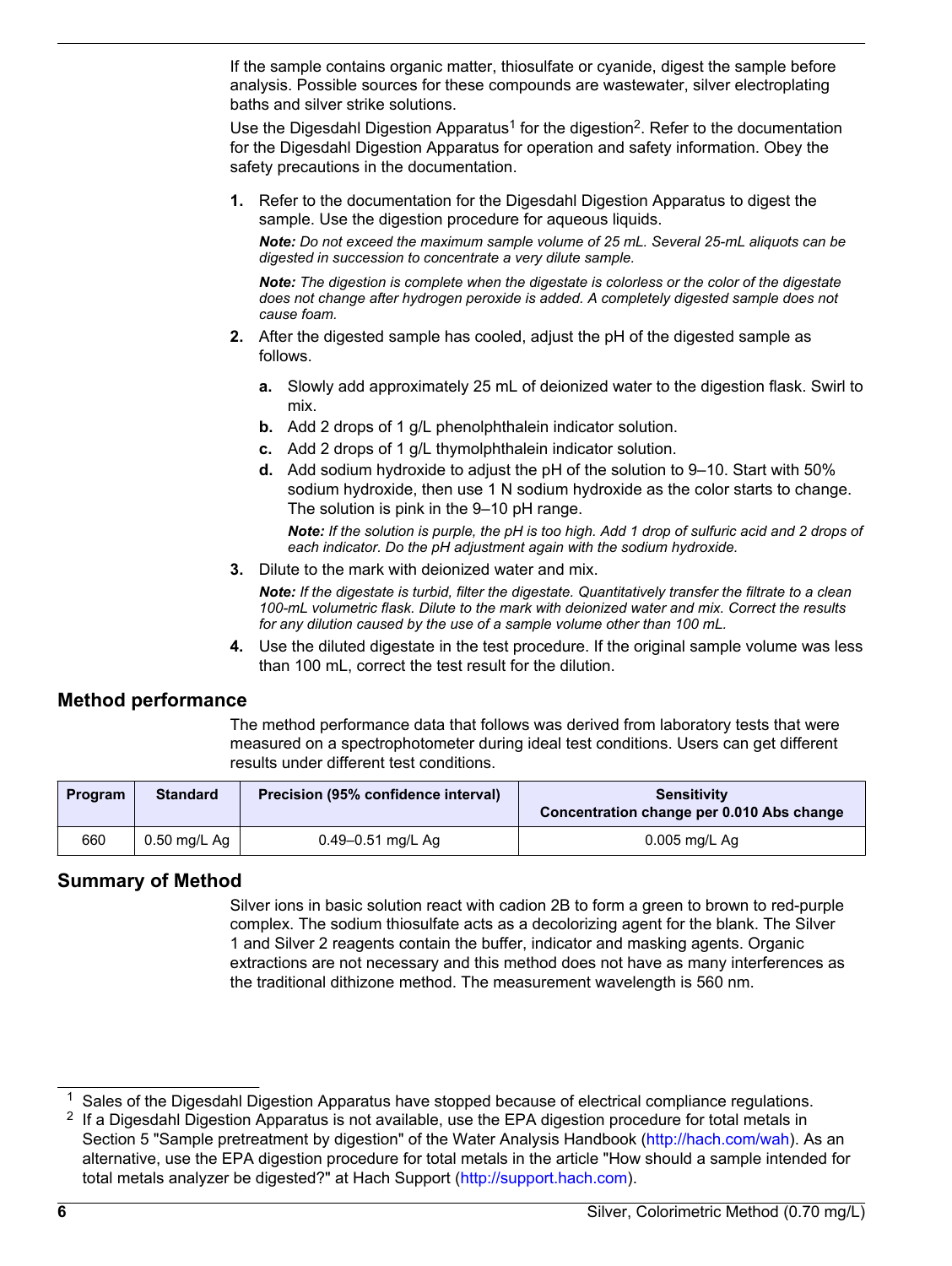## <span id="page-6-0"></span>**Consumables and replacement items**

## **Required reagents**

| <b>Description</b>                       | <b>Quantity/Test</b> | Unit         | ltem no. |
|------------------------------------------|----------------------|--------------|----------|
| Silver Reagent Set (50 tests), includes: |                      |              | 2296600  |
| Silver 1 Reagent Powder Pillows          |                      | 50/pkg       | 2293566  |
| Silver 2 Reagent Solution Pillows        |                      | $50$ /p $kg$ | 2293666  |
| Sodium Thiosulfate Powder Pillow         |                      | 50/pkg       | 2293766  |

#### **Required apparatus**

| <b>Description</b>                                    | <b>Quantity/test</b> | Unit | ltem no. |
|-------------------------------------------------------|----------------------|------|----------|
| Clippers for plastic pillows                          |                      | each | 96800    |
| Mixing cylinder, graduated, 50 mL, with glass stopper |                      | each | 189641   |
| Cylinder, graduated, 50 mL, polycarbonate             |                      | each | 2117941  |

#### **Recommended standards**

| <b>Description</b>                     | Unit     | Item no. |
|----------------------------------------|----------|----------|
| Silver Standard Solution, 1000 mg/L Ag | $100$ mL | 1461342  |

#### **Required digestion reagents and apparatus**

| <b>Description</b>                                  | <b>Quantity/Test</b> | Unit       | ltem no. |
|-----------------------------------------------------|----------------------|------------|----------|
| Hydrogen Peroxide, 50%                              | 20 mL                | 490 mL     | 2119649  |
| Phenolphthalein Indicator Solution, 1 g/L           |                      | 15 mL SCDB | 189736   |
| Sodium Hydroxide Solution, 50%                      |                      | 500 mL     | 218049   |
| Sodium Hydroxide Solution, 1.00 N                   |                      | 100 mL MDB | 104532   |
| Sulfuric Acid, concentrated, ACS                    | 75 mL                | 2.5L       | 97909    |
| Thymolphthalein Indicator Solution, 1 g/L           |                      | 15 mL SCDB | 2185336  |
| Water, deionized                                    | varies               | 4 L        | 27256    |
| Boiling chips, silicon carbide                      | $2 - 3$              | 500q       | 2055734  |
| Digesdahl <sup>®</sup> Digestion Apparatus, 115 VAC | 1                    | each       | 2313020  |
| Digesdahl® Digestion Apparatus, 220 VAC             | 1                    | each       | 2313021  |
| Safety shield                                       |                      | each       | 5003000  |

## **Optional reagents and apparatus**

| <b>Description</b>                          | Unit       | Item no. |
|---------------------------------------------|------------|----------|
| Filter holder, 25-mm, for Luer-type syringe | each       | 246800   |
| Filter membrane, 0.45-micron, 25-mm         | $100$ /pkg | 2514101  |
| Flask, volumetric, Class A, 100 mL, glass   | each       | 1457442  |
| Flask, volumetric, Class A, 1000 mL glass   | each       | 1457453  |
| Nitric Acid, concentrated                   | 500 mL     | 15249    |
| Pipet, TenSette <sup>®</sup> , 0.1-1.0 mL   | each       | 1970001  |